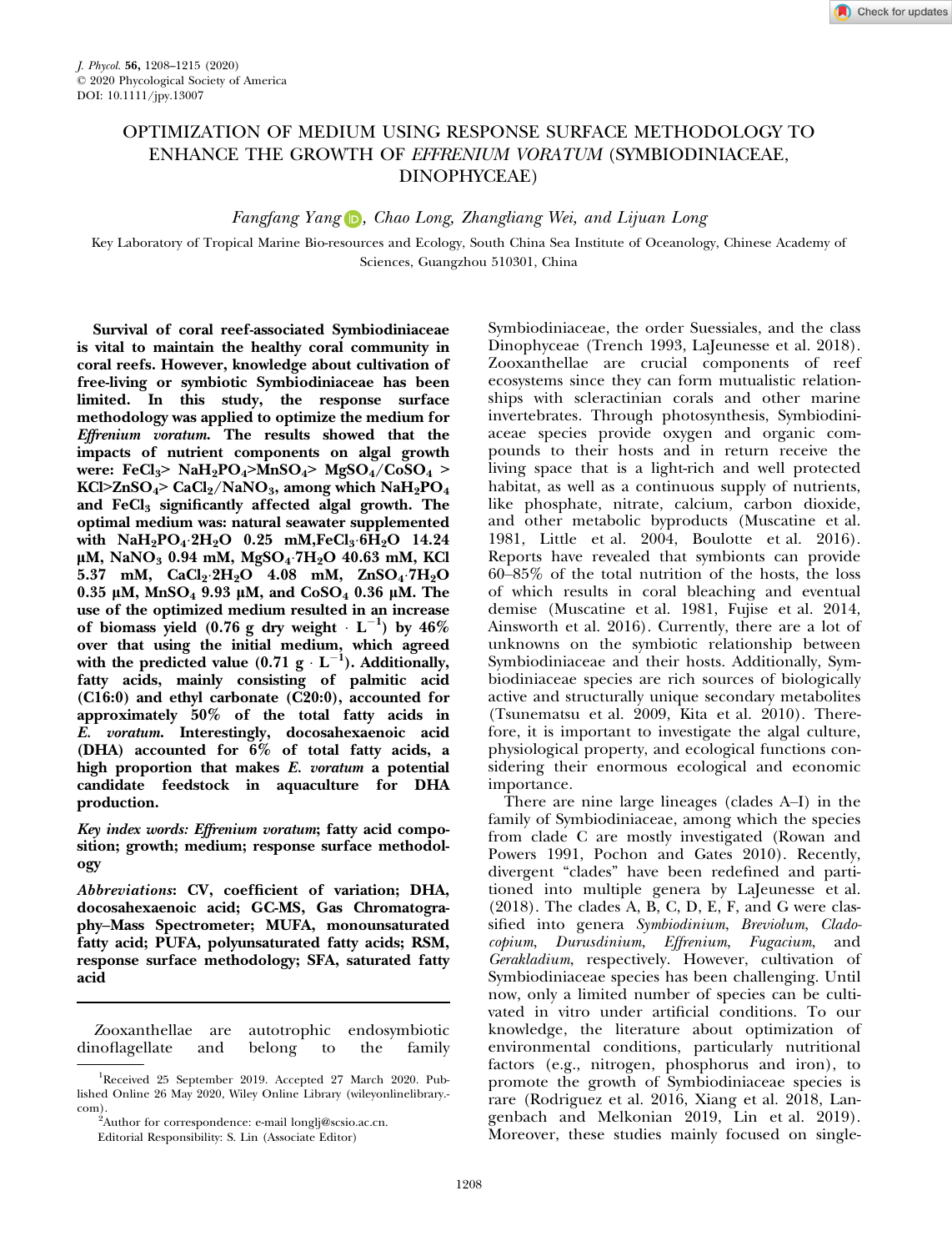factor experiments, which missed the important interactions among those factors (Towanda and Thuesen 2012, Benstein et al. 2014). The individual and interactive effects of various nutrients on the growth of Symbiodiniaceae species under artificial condition require more detailed research.

The response surface methodology (RSM) is an effective and convenient method that can screen key factors from multiple factors rapidly and optimizes culture conditions, thus avoiding the defects brought by single-factor optimization (Qin et al. 2013, Yang et al. 2014). RSM has been successfully utilized in many fields (Hill and Hunter 1966, Martínez-Patiño et al. 2019), but remains underexplored for Symbiodiniaceae species. In this study, a strain of Effrenium (Symbiodinium) voratum isolated from Galaxea fascicularis coral was selected. Effrenium voratum is the only known species in culture in the genus of Effrenium (Jeong et al. 2014). It is difficult to culture the strain because of the low growth rate under the original condition used in our study. This study investigated a feasible method to promote the algal growth in vitro. Specifically, a Plackett–Burman design was applied to estimate comprehensively the significance of various media nutrient constituents toward growth. Then a Box– Behnken design was employed to identify the optimal strategy. Furthermore, the algal physiological properties were evaluated under the optimum conditions, which can not only help us to understand their ecological functions, but also provide a new approach to culturing Symbiodiniaceae species.

## MATERIALS AND METHODS

Strain and culture conditions. Effrenium voratum used in this study was isolated from coral Galaxea fascicularis collected at  $18^{\circ}13'$  N and  $109^{\circ}2'$  E in the coast of Sanya City, South China Sea. The coral was washed with sterilized seawater gently to remove epiphytic organisms, and then the tissue was stripped from the coral with a dental washer filled with the filtered seawater. The tissue slurry contained zooxanthellae was homogenized, centrifuged, resuspended, and transferred to culture plates. Effrenium voratum was isolated with single-cell isolations, and cultivated in 48-well plates, 6-well plates, and 50 mL culture flask. Finally, the algal cells were cultured in 250 mL culture flask containing 150 mL of natural seawater supplemented with modified  $f/2$  media at  $26^{\circ}$ C. Light intensity was maintained at 80 µmol photons  $\cdot$  m<sup>-2</sup>  $\cdot$  s<sup>-</sup> <sup>1</sup> with a 12:12 h light:dark (12L/12D) cycle.

Experimental design. Response surface methodology (RSM) with Plackett–Burman and Box–Behnken design was employed to optimize medium to accelerate the growth for Effrenium voratum. In this experiment, the algal cells were cultured in 250 mL culture flask containing 150 mL of natural seawater supplemented with modified  $f/2$  media at 26°C. The cultivation lasted for 12 d. The light intensity was maintained<br>at a photon flux of 80 µmol photons  $\text{m}^{-2} \text{ s}^{-1}$  with a 12:12 h light:dark cycle. Three replicate flasks were assigned to each run. The response value was determined three times from each flask, and represented as the mean value.

The Plackett–Burman design was carried out to identify these parameters (variables) having significant effects on the growth of Effrenium voratum. The chosen variables included  $\overline{\text{NaNO}_3}$ ,  $\overline{\text{NaH}_2\text{PO}_4}$   $2\text{H}_2\text{O}$ ,  $\overline{\text{MgSO}_4}$   $7\text{H}_2\text{O}$ ,  $\overline{\text{KCl}}$ ,  $\overline{\text{CaCl}_2}$   $2\text{H}_2\text{O}$ ,  $FeCl<sub>3</sub>·6H<sub>2</sub>O$ , MnSO<sub>4</sub>, ZnSO<sub>4</sub><sup>, 7</sup>H<sub>2</sub>O, and CoSO<sub>4</sub>. Two dummy variables were added to estimate the experimental error. Each independent variable was set at two levels:  $-1$  for a low level and  $+1$  for a high level, according to the Plackett–Burman design and preliminary trials. The higher levels of the variables were chosen to equal six times their lower levels. A matrix of 12 runs was generated using software package, Design Expert 8.05. The actual factor levels corresponding to the coded factor levels, together with the experimental data, are shown in Table S1 in the Supporting Information. The growth, expressed as dry weight, was considered as the response value. The model was validated using various statistical parameters such as  $p$  value, F value, determination coefficients ( $\mathbb{R}^2$ , adjusted  $\mathbb{R}^2$  and predicted  $\mathbb{R}^2$ ), and coefficient of variation (CV).

The coefficient estimate is an important parameter to assess the effects of variables on the response value. The response value enhances with increasing concentrations of the variable if the coefficient estimate is positive; conversely, it indicates that the value is negatively correlated with the variable levels (Jiang et al. 2013). P-values are applied to assess the significance of these variables in greater depth, which are calculated with software package, Design Expert 8.05 based on experiments. When the p-value of the variable is less than 0.05, it represents that the variable has a significant effect on the response value. Moreover, a higher contribution ratio is an indicator that the variable is more important.

The Box–Behnken design was utilized to optimize the levels of these variables having significant effects on dry weight. The chosen variables were  $NaH_2PO_4.2H_2O$  and  $FeCl<sub>3</sub>·6H<sub>2</sub>O$ . Each independent variable was set at five levels. For this procedure, 13 runs, including five replicates of the center points and eight star points, were required. The concentrations of  $Na\overline{H}_2PO_4.2\overline{H}_2O$  and  $FeCl_3.6H_2O$ were given in Table S2 in the Supporting Information, while the levels of other nutrients were constant as described above. The growth, which was expressed as dry weight, was determined as the response value and analyzed by the Design-Expert program (8.05 version). The optimal response value and culture conditions were predicted. Meanwhile, a second-degree polynomial equation was obtained by software package, Design Expert 8.05as following:

$$
Y = a_0 + a_1A + a_2B + a_3AB + a_4A^2 + a_5B^2
$$

where, A and B stood for these variables having significant effects on the algal growth; Y represented the predicted value of dry weight;  $a_0$  was intercept;  $a_1$ - $a_5$  were estimated coefficients. The variable had a significant effect on the response value if the estimated coefficient was less than 5%. The Design-Expert program (8.05 version) was employed to analyze the data.

The adequacy of the model was evaluated based on  $R^2$ ,  $p$  -value and F-test. Additionally, the experimental response value obtained under the optimal conditions, was compared with the predicted value to further verify the reliability of RSM model.

Dry weight and pigment content. Algal growth was determined using the dry weight technique. Aliquots of 20 mL microalgal suspension were filtered by preweighed GF/C filter paper on the 12th d (Whatman, Poole, UK). The filter paper with algal biomass was then dried at 105°C to a constant weight. After cooling down to room temperature in a vacuum desiccator, the filter paper was reweighed to obtain the dry weight.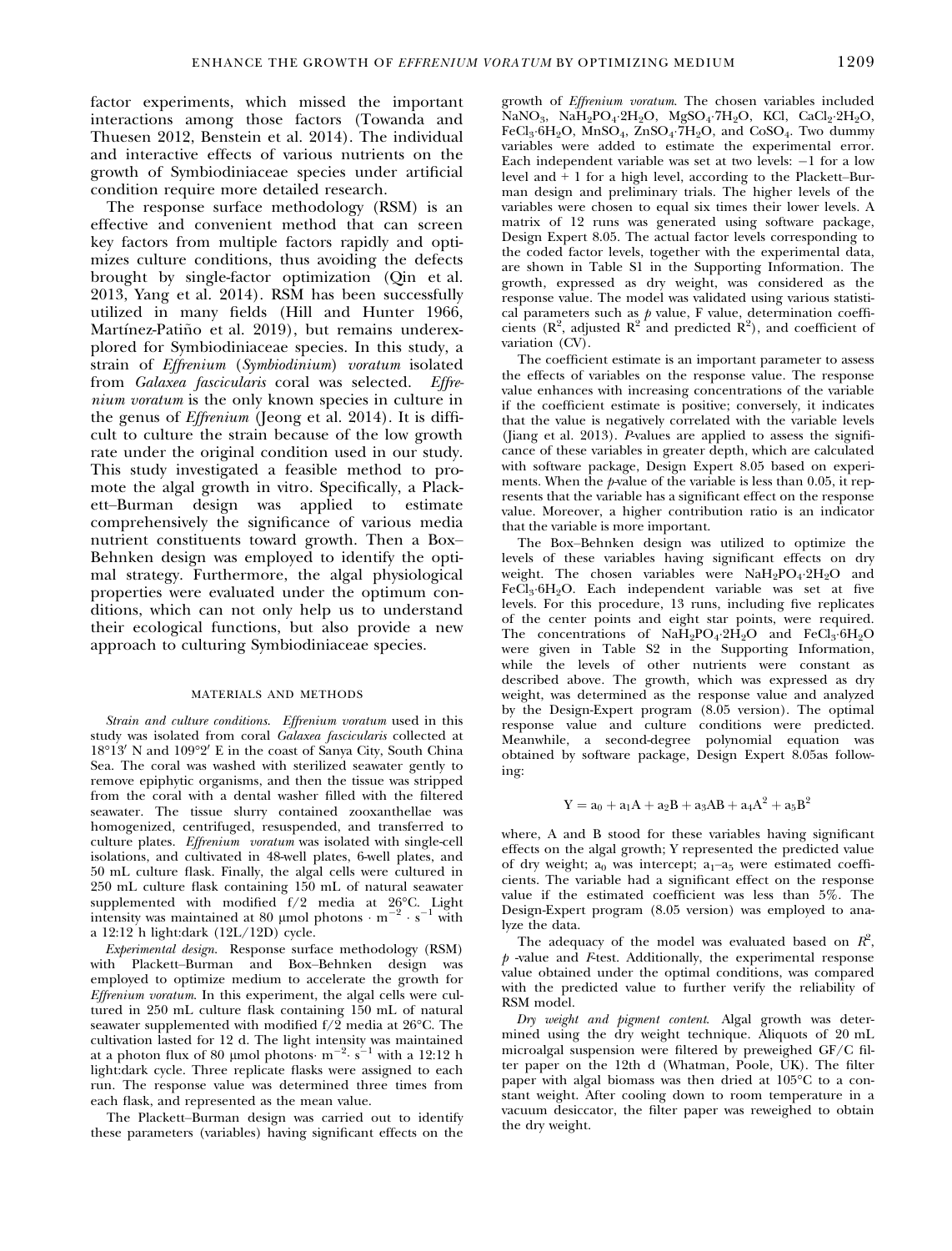Chlorophyll  $a$  (Chl  $a$ ) and Chlorophyll  $c$  (Chl  $c$ ) were spectrophotometrically determined according to Jeffrey and Humphrey (1975). Specially, aliquots of 10 mL microalgal suspension were collected by mild centrifugation (3000g, 5 min), and then thoroughly grinded in of  $90\%$  (v/v) acetone and stirred for 24 h in the dark until the alga turn white. The extracts were centrifuged (5000g, 5 min) and supernatant were collected. The absorbance of filtered supernatant at 630 nm and 663 nm was determined using a Multiskan Ascent spectrophotometer (Thermo Labsystems, Waltham, MA, USA). The Chl  $a$  and Chl  $c$  concentrations were quantified with the equation of Jeffrey and Humphrey (1975), and normalized to the cell density to provide units of picogram Chl per cell. The cell density was assessed using a hemocytometer. All the treatments were repeated three times and data were reported as the mean  $\pm$  SD values.

Fatty acid composition. The algal cells were collected by mild centrifugation (3000g, 5 min), and freeze-dried on the 12th d. About 2 mL of NaOH-CH<sub>3</sub>OH and 4 mL of  $BF_3$ -CH3OH were added to the dry algae (approximately 10 mg) for transesterification reaction at 75°C for 30 min. Then an additional 6 mL of hexane and 2 mL of deionized water were added, mixed, and centrifuged. The upper layer containing fatty acids was collected and analyzed by Gas Chromatography–Mass Spectrometer (GC-MS) with an Omegawax 250 polyethylene glycol capillary column (length, 30 m; diameter,  $0.25$  mm;  $0.25$  µm film thickness) using the method reported by Khozin-Goldberg et al. (2005). One milliliter of each sample was injected into the capillary column with a split ratio of 5:1. Helium was employed as the carrier gas with a flow rate of 1.5 mL  $\cdot$  min<sup>-1</sup>. The temperatures of the injector and detector were both maintained at 250°C. The column temperature was programmed from 130°C at  $5^{\circ}$ C  $\cdot$  min<sup>-1</sup> ramp rate to 250°C maintained for 5 min. The content of each component was determined according to the area normalization method. Data were reported as mean  $\pm$  SD values.

## RESULTS AND DISCUSSION

The impacts of medium compositions on the dry weight. As shown in Table S1, the Plackett–Burman design with two coded levels for all 12 runs was firstly utilized to evaluate the influence of nutrient components on dry weight, which was a reliable indicator for evaluating algal growth. The concentrations of nine variables including  $\text{NaNO}_3, \text{NaH}_2$ PO<sub>4</sub>.2H<sub>2</sub>O, KCl, FeCl<sub>3</sub>.6H<sub>2</sub>O, MgSO<sub>4</sub>.7H<sub>2</sub>O, MnSO<sub>4</sub>,  $CoSO<sub>4</sub>$ ,  $CaCl<sub>2</sub>·2H<sub>2</sub>O$ , and  $ZnSO<sub>4</sub>·7H<sub>2</sub>O$  were all set at two levels:  $-1$  for a low coded level and  $+1$  for a high coded level, according to the Plackett–Burman design and preliminary trials. The actual factor concentrations corresponding to the coded levels of these variables represented as  $X_1$ – $X_9$  were listed in Table S1. Generally, the experimental groups (runs) can be set as 12, 20, 24, 28, and 36 according to the number of variables. Therefore, a matrix of 12 runs was chosen and generated with software package, Design Expert 8.05 in this study. The experimental data in Table S1 were analyzed by the Design-Expert software. Various statistical parameters such as F ratio, P-value, and determination coefficients  $(R^2,$  $R_{\text{adj}}^2$  and  $R_{\text{pred}}^2$ ) were calculated to check the fit of model. P-value less than 0.05 indicated model terms are significant. The Fratio of 16.72 implied that the model was significant, as revealed by a P-value lower

than 0.01 (df = 8,11  $P = 0.0008$ ). There was only a  $0.08\%$  chance that the model Fratio could occur due to noise.  $R^2$  was 0.8625, indicating that 86.25% of the data in Plackett–Burman design could be explained by the model; that is, the proposed model was reasonable. Furthermore, the  $R_{\text{prgd}}^2$  of 0. 8109 was in good agreement with the  $R_{\text{adj}}^{\frac{1}{2}}$ , which further demonstrated that the model was fit to explain the data.

Nutrients are vital factors which can affect the growth rate of coral and Symbiodiniaceae in coral reefs, but the effects are species-specific. Several studies observed that hosts were markedly affected by increased nutrient availability (Steven and Broadbent 1997, Ferrier-Pagès et al. 2000, Rädecker et al. 2017). However, the literatures about the impacts of nutrients on cultured Symbiodiniaceae species have been very limited (Sakami 2000, Karako-Lampert et al. 2005, Rodriguez et al. 2016, Rodriguez and Ho 2018, Lin et al. 2019, Newson 2019). In this study, the influences of nine variables including  $\text{NaNO}_3$ ,  $\text{NaH}_2$ .  $PO_4$ ·2H<sub>2</sub>O, KCl, FeCl<sub>3</sub>·6H<sub>2</sub>O, MgSO<sub>4</sub>·7H<sub>2</sub>O, MnSO<sub>4</sub>,  $CoSO_4$ ,  $CaCl_2·2H_2O$ , and  $ZnSO_4·7H_2O$  on the response value (dry weight) were investigated in Effre $nium$  voratum. Coefficient estimate,  $p$ -value, and contribution ratio were used to assess the effects of these variables on the response value. As mentioned earlier, the negative coefficient estimate indicated that response value was negatively correlated with the variable levels, while the  $p$ -value less than 5% represented that the variable had a significant effect on the response value. Moreover, the higher contribution ratio implied the variable was more important (Jiang et al. 2013). As shown in Table 1,  $\text{NaNO}_3$ expressed a negative effect on dry weight according to the coefficient estimate; however, it was insignificant with  $p$ -value more than 0.05. The result was consistent with the previous study, which reported that growth was not affected by the ammonium enrichment (Sakami 2000). Rosset et al. (2017) also suggested that symbiotic dinoflagellates were more flexible to different nitrogen concentrations. Additionally, KCl and  $\text{ZnSO}_4$  shown negative effects, whereas other factors including  $NaH_2PO_4$ , FeCl<sub>3</sub>,  $CaCl<sub>2</sub>$ , MgSO<sub>4</sub>, MnSO<sub>4</sub>, and  $CoSO<sub>4</sub>$  exhibited positive effects on the response value.

Phosphorus is considered a vital limiting nutrient in coral systems, which can be used for energy transfer and nucleic acid synthesis (Tyrrell 1999, Ferrier-Pagès et al. 2016). Generally, Symbiodiniaceae species taken preferentially inorganic phosphates in the forms of  $H_2PO_4^-$  and  $HPO_2^{2-}$ , which might have been experiencing phosphorus deficiency under an imbalanced nutrient regime. The photosynthetic capacity and growth can be repressed under P deficiency, as demonstrated in other algae, and P-replete condition supports higher growth rate of algae by enhancing photosystem quantum efficiency or RuBisCO abundance, and progressing the cell cycle (Li et al. 2015, 2016, Rosset et al. 2017,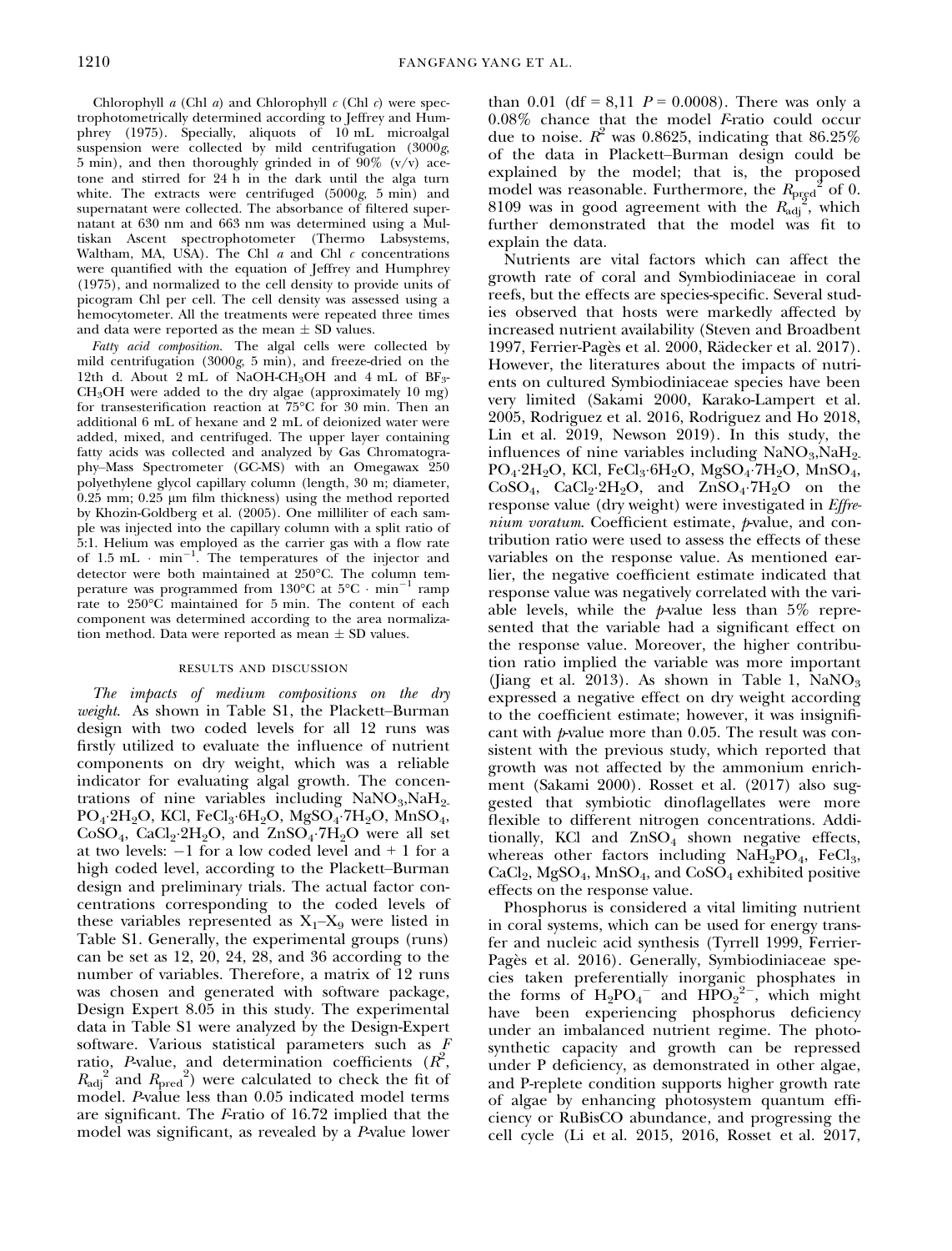|                                      | Level |      |                  |                             |                  |
|--------------------------------------|-------|------|------------------|-----------------------------|------------------|
| Factor                               | $-1$  | $+1$ | Contribution $%$ | <b>Coefficient Estimate</b> | $P$ -value       |
| NaNO <sub>3</sub>                    | 80    | 480  | 0.02             | $-0.0017$                   |                  |
| $NaH_9PO_4·2H_9O$                    | 5     | 30   | 36.96            | 0.0717                      | $0.0013^{\rm a}$ |
| $MgSO_4$ .7 $H_2O$                   | 4     | 24   | 4.50             | 0.0250                      |                  |
| KCl                                  | 0.2   | 1.2  | 1.62             | $-0.0150$                   | 0.0582           |
| CaCl <sub>2</sub> ·2H <sub>2</sub> O | 0.2   | 1.2  | 0.02             | 0.0017                      |                  |
| FeCl <sub>3</sub> ·6H <sub>9</sub> O | 0.5   | 3    | 40.48            | 0.0750                      | $0.0017^{\rm a}$ |
| $ZnSO_4$ -7 $H_2O$                   | 0.05  | 0.3  | 0.50             | $-0.0083$                   |                  |
| MnSO <sub>4</sub>                    | 0.5   | 3    | 8.81             | 0.0350                      |                  |
| CoSO <sub>4</sub>                    | 0.05  | 0.3  | 4.50             | 0.0250                      |                  |

TABLE 1. Statistical analysis of the Plackett–Burman experiment design.

<sup>a</sup>Significance level at a P-value less than 5%; —, significance level at a P-value of more than 5%;  $R^2 = 0.8625$ ,  $R_{\text{adj}}^2 = 0.8109$ ; Coefficient of variation  $(CV) = 5.09$ .

Shi et al. 2017, Lin et al. 2019). In this study,  $p$ value of 0.0013 revealed that the positive effect of NaH2PO4 on dry weight was significant. With increasing phosphate concentrations from 0.03 mM to 0.18 mM, the dry weight increased evidently. Moreover,  $NaH<sub>2</sub>PO<sub>4</sub>$  was the second important factor after  $FeCl<sub>3</sub>$  since its contribution ratio was second with 36.96% among all variables. Similar results were reported by previous studies on other species of dinoflagellates (Li et al. 2016, Rosset et al. 2017, Lin et al. 2019).

Trace metals are not only essential components of electron transport chains in photosynthesis and respiration, but also vital factors in enzymes involved in variety biological processes, including photoprotection, photorepair, and chlorophyll synthesis (Twining and Baines 2013, Rodriguez et al. 2016, Rodriguez and Ho 2018). The trace metal requirements of some model microalgae have been well investigated (Cao et al. 2011, Sunda 2012, Pausch et al. 2019). However, there is a knowledge gap about the influences of trace metals on the growth of Symbiodiniaceae species (Rodriguez et al. 2016, Rodriguez and Ho 2018, Li et al. 2020). In this study, the quantitative importance of trace metals including Fe, Cu, Zn, Ca, Mg, and Co on the growth was comprehensively evaluated in *Effrenium voratum*. The results revealed that  $ZnSO<sub>4</sub>$  expressed adverse effects with the negative coefficient estimate, which was not consistent with several studies (Rodriguez et al. 2016, Li et al. 2020), mainly because of the difference in the concentration of  $\text{ZnSO}_4$ .  $\text{ZnSO}_4$ was not a limiting factor for E. voratum growth in the test concentration range, the contribution ratio of which was only 0.5% with P-value more than 0.05. Conversely, FeCl<sub>3</sub>, CaCl<sub>2</sub>, MgSO<sub>4</sub>, MnSO<sub>4</sub>, and CoSO4 displayed positive effects on dry weight. It implied that dry weight was enhanced with the improvement in concentrations of  $FeCl<sub>3</sub>$ ,  $CaCl<sub>2</sub>$ , MgSO4, MnSO4, and CoSO4. According to the contribution ratio and  $p$ -value, the effects of these trace metals on E. *voratum* growth were further investigated. Fe $Cl<sub>3</sub>$ , the contribution ratio of which was 40.48%, was the most important factor for the algal growth. The requirement for trace metals exhibited the following order: Fe  $\gg$  Mn  $>$  Mg = Co  $>$  Zn  $>$ Ca. Similar results that Fe was more important than other trace metals (Cu/Zn/Mn/Co) for the growth were observed in Fugacium kawagutii (Rodriguez et al. 2016). Moreover, P-value revealed that only  $FeCl<sub>3</sub>$  had significant positive effects on dry weight among trace metals with P-value less than 0.01 in this study ( $P = 0.0017$ ). It may be attributed that Fe enhancement could increase Chl a content, improve photosynthetic efficiency and photosynthetic carbon fixation capacity, resulting in an increase of algal dry weight (Rodriguez and Ho 2018). Further studies are needed to evaluate the importance of Fe as a limiting factor for Symbiodiniaceae species and analyze the Fe trafficking with the coral. Previous studies have shown that Mn availability was positively correlated with the growth rate of the dinoflagellate (Cao et al. 2011, Rodriguez and Ho 2018). In this study, Mn was the second needed trace metal after Fe for the growth of E. voratum, however, the positive effects were insignificant with  *value more than* 0.05. The result was consistent with the report of Rodriguez and Ho (2018), which indicated that Mn was unlikely to become a limiting factor for Symbiodinium kawagutii growth in natural environments.

These results shown that the requirement for nutrients exhibited the following order:  $FeCl<sub>3</sub>$ NaH2PO4≫MnSO4> MgSO4/CoSO4 > KCl>ZnSO4>  $CaCl<sub>2</sub>/NaNO<sub>3</sub>$ , among which NaH<sub>2</sub>PO<sub>4</sub> and FeCl<sub>3</sub> had important positive impacts on the dry weight, whereas other variables were not limited in the growth process. Therefore,  $NaH_2PO_4$ , and  $FeCl_3$ were chosen to further optimize using the Box– Behnken design.

Identifying the best culture conditions for growth. The Box–Behnken design was applied to confirm the optimal concentrations of NaH2PO42H2O and  $FeCl<sub>3</sub>·6H<sub>2</sub>O$  to maximize the dry weight based on the results obtained by Plackett–Burman. In this experiment, five replicates of the center points and eight star points were required, resulting in a total number of 13 runs. Table S2 presents the experimental projects and the response values. Among 13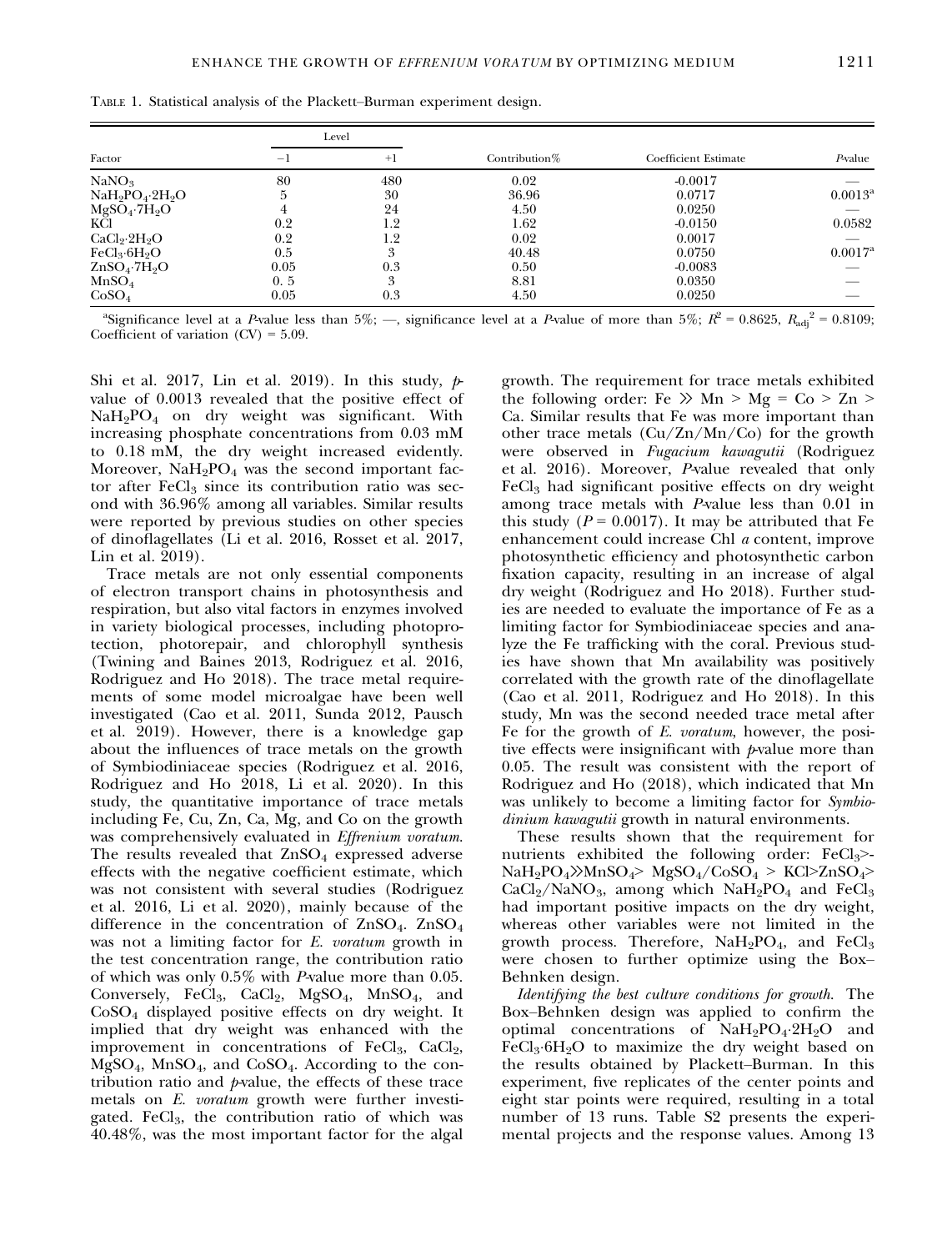TABLE 2. Statistical analysis of the Box-Behnken experiment design.

| Factor                                      | Sum of squares | Degree of Freedom | Mean square | Fvalue | $P$ -value |
|---------------------------------------------|----------------|-------------------|-------------|--------|------------|
| Model                                       | 0.0234         | 3                 | 0.0047      | 35.86  | < 0.0001   |
| $NaH9PO4·2H9O$                              | 0.0152         |                   | 0.0152      | 70.23  | < 0.0001   |
| FeCl <sub>3</sub> ·6H <sub>9</sub> O        | 0.0028         |                   | 0.0028      | 13.02  | 0.0057     |
| $NaH_2PO_4 \cdot 2H_2O^*FeCl_3 \cdot 6H_2O$ | 0.0000         |                   | 0.0000      | 0.0000 | 1.0000     |
| $NaH_2PO_4·2H_2O^2$                         | 0.0051         |                   | 0.0051      | 24.32  | 0.0008     |
| $FeCl3·6H2O2$                               | 0.0000         |                   | 0.0000      | 0.0065 | 0.9382     |
| Residual                                    | 0.0020         |                   | 0.0003      |        |            |
| Lack of Fit                                 | 0.0014         |                   | 0.0005      | 1.81   | 0.2935     |
| Pure Error                                  | 0.0006         |                   | 0.0002      |        |            |
| Cor Total                                   | 0.0253         | 12                |             |        |            |

Determination coefficients of the model:  $R^2 = 0.9228$ ;  $R_{\text{adj}}^2 = 0.8971$ ; Coefficient of variation (CV) = 2.22. NaH<sub>2</sub>.  $PO_4$ : $2H_2O*FeCl_3$ : $6H_2O$  represented the interactions between NaH $_2PO_4$  and  $FeCl_3$  while NaH<sub>2</sub>PO<sub>4</sub>.2H<sub>2</sub>O<sup>2</sup> and  $FeCl_3$ : $6H_2O^2$  represented quadratic effects of  $NAH_2PO_4$  and  $FeCl_3$ , respectively.

runs, experiment four  $(NaH_2PO_4.2H_2O$  and  $FeCl_3.6$  $H<sub>2</sub>O$  concentrations of 0.26 mM and 14.80  $\mu$ M, respectively) offered the highest dry weight  $(0.71 \text{ g} \cdot$  $L^-$ <sup>1</sup>), while experiment five  $(Na\dot{H}_2PO_4.2H_2O$  and  $Cl_3.6H_9O$  concentrations of 0.01 mM and  $FeCl<sub>3</sub>·6H<sub>2</sub>O$  concentrations of 0.01 mM 9.25  $\mu$ M, respectively) provided the lowest dry weight  $(0.54 \text{ g} \cdot \text{L}^{-1})$ .

Multiple regression analyses were applied to investigate the data in Table S2 and to confirm the adequacy of the model. As shown in Table 2, the multiple correlation coefficient  $R^2$  was 0.92, indicating that 92% of the data in Box–Behnken design could be explained by the model,  $R_{pred}^2$  of 0.72 was in good agreement with the  $R_{\text{adj}}^2$  of 0.90, implying that the quadratic polynomial model was suitable

for revealing the mutual relationship of varieties, and predicting the response values. An F-ratio of 35.86 implied the model was significant, as revealed by P-value lower than  $0.0001$ . Additionally, an F-ratio of "Lack of Fit" with 1.81 was not significantly relative to the pure error, which further demonstrated that the model was fit to explain the data.

As shown in Table 2, the individual effects and their interactions of all variables on dry weight were analyzed.  $NAH_2PO_4$  exerted significant individual and quadratic effects, respectively  $(P$ -values less than 0.05). FeCl<sub>3</sub> was significant (*P*-values less than  $0.05$ ), yet with non-significant quadratic effects for the response value ( $\overline{P}$ -value more than 0.05). The interactions between two parameters  $(NaH<sub>2</sub>PO<sub>4</sub>$  and



FIG. 1. Three-dimensional response surface plots for dry weight showing the interaction effects of NaH<sub>2</sub>PO<sub>4</sub> and FeCl<sub>3</sub>. The X and Y axes represent the concentrations of FeCl<sub>3</sub>.6H<sub>2</sub>O and NaH<sub>2</sub>PO<sub>4</sub>.2H<sub>2</sub>O respectively with the vertical Z axis representing dry weight. [Color figure can be viewed at [wileyonlinelibrary.com](www.wileyonlinelibrary.com)]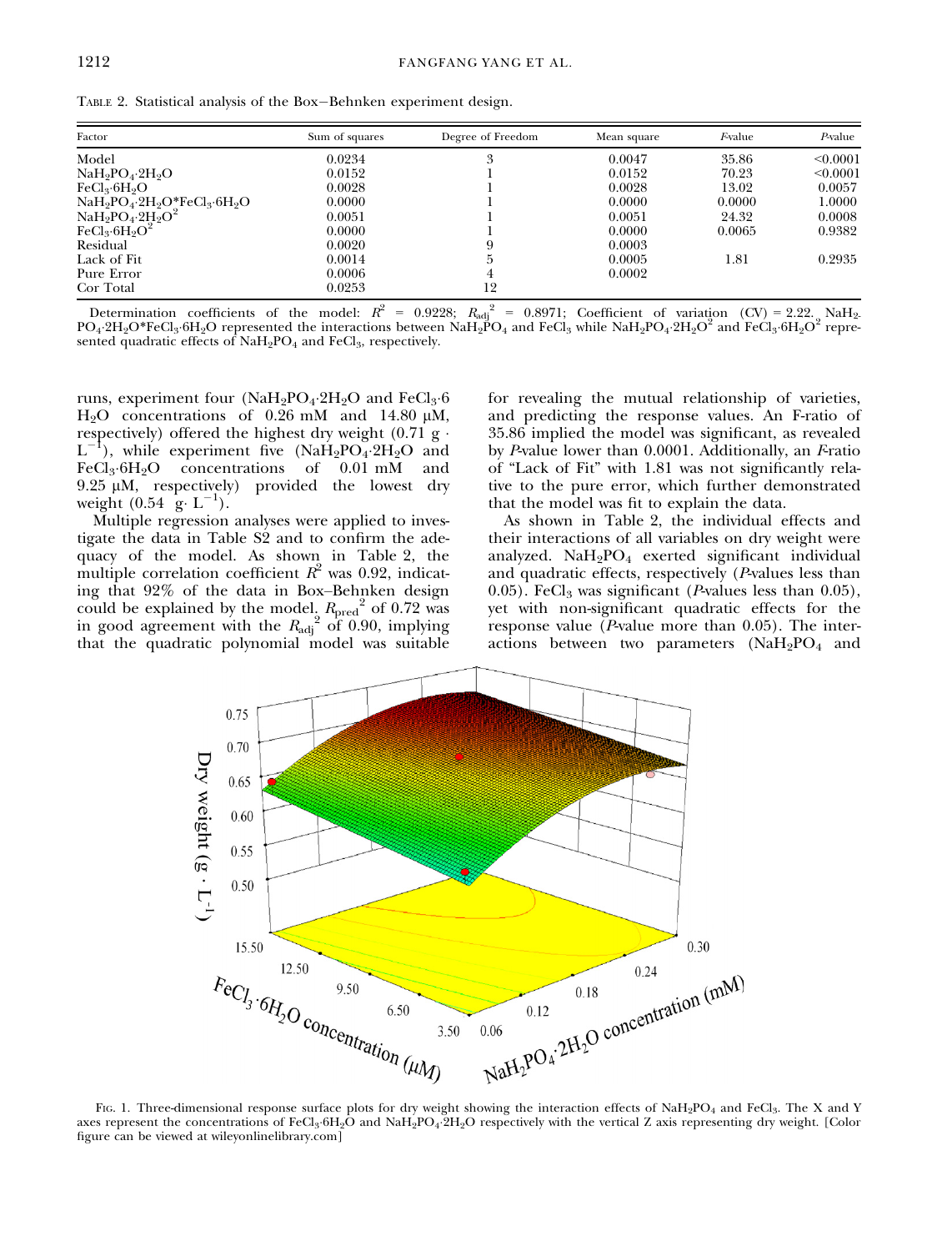

FIG. 2. The contents of chlorophyll  $a$  (Chl  $a$ ) and chlorophyll  $c$  (Chl  $c$ ) under the optimal and original conditions. The values were expressed as the means  $\pm$  standard deviation (n = 3).

 $FeCl<sub>3</sub>$ ) and dry weight were further revealed by response surface plots and contour plots, as shown in Figure 1. The dry weight enhanced with the increase in the concentrations of  $NaH<sub>2</sub>PO<sub>4</sub>$  and FeCl<sub>3</sub>, respectively. However, the mutual interactions of these variables did not have a significant effect on dry weight. Experimental data in Table S2 were fitted to a second-degree polynomial model by software package, Design Expert 8.05 aiming at an optimal response value. The predicted seconddegree polynomial model used in the response surface regression analysis could be described as follows:

$$
\begin{aligned} \text{Dry weight} &= 0.68 + 0.042 \text{NaH}_2 \text{PO}_4 \cdot 2 \text{H}_2 \text{O} \\ + 0.018 \text{FeCl}_3 \cdot 6 \text{H}_2 \text{O} - 0.025 \text{NaH}_2 \text{PO}_4 \cdot 2 \text{H}_2 \text{O}_2 \end{aligned}
$$

The validation of the model. According to the attained results and equation, the model predicted the maximum dry weight of 0.71 g  $\cdot$  L<sup>-1</sup> in the concentration of 0.25 mMNaH<sub>2</sub>PO<sub>4</sub>.2H<sub>2</sub>O and 0.25 mMNaH<sub>2</sub>PO<sub>4</sub>.2H<sub>2</sub>O 14.24  $\mu$ MFeCl<sub>3</sub>.6H<sub>2</sub>O. The final optimal condition was as follows: natural seawater supplemented with NaH<sub>2</sub>PO<sub>4</sub>.2H<sub>2</sub>O, 0.25 mM; FeCl<sub>3</sub>.6H<sub>2</sub>O, 14.24  $\mu$ M; NaNO<sub>3</sub>, 0.94 mM; MgSO<sub>4</sub>.7H<sub>2</sub>O, 40.63 mM; KCl, 5.37 mM;  $CaCl_2·2H_2O$ , 4.08 mM;  $ZnSO_4·7H_2O$ , 0.35  $\mu$ M; MnSO<sub>4</sub>, 9.93  $\mu$ M; CoSO<sub>4</sub>, 0.36  $\mu$ M. In order to confirm the model, culture experiments based on the optimal concentrations were performed. The dry weight was  $0.76$  g  $\cdot$  L<sup>-1</sup> under optimum conditions, which was agreed well with the predicted value, indicating that the model was valid.

Growth and pigment content. Culture experiments based on the original and optimal mediums were both performed. The growth and pigment content were compared to evaluate the optimum medium. The dry weight reached  $0.76$  g  $\cdot$  L<sup>-1</sup> under optimal conditions, which increased 46% more than that of the original conditions  $(0.52 \text{ g} \cdot \text{L}^{-1})$ . As shown in Figure 2, the content of Chl *a* significantly enhanced under the optimal conditions, which increased to 8.24 pg  $\cdot$  cell<sup>-1</sup> from 6.32 pg  $\cdot$  cell<sup>-1</sup>. similar trend with a 2-fold increase was also observed in Chl  $c$  content, which could be related with the increase of Fe concentration in medium, which was a vital component in enzymes involved in chlorophyll synthesis.

Fatty acid composition. The major fatty acid compositions were determined by gas chromatography coupled to mass spectrometry (GC-MS). As shown in Figure 3a, saturated fatty acid (SFA) accounted for about 59.21% of total fatty acids in Effrenium voratum. The contents of monounsaturated fatty acid (MUFA) and polyunsaturated fatty acids (PUFA) were 23.73% and 10.95% of total fatty acids, respectively. Palmitic acid (C16:0) and eicosanic acid (C20:0) were the major fatty acids, accounting for approximately 50% of total fatty acids. Other fatty



FIG. 3. The proportions of (A) SFA, MUFA, and PUFA; (B) major classes of fatty acids (carbon number: unsaturated bond number) of Effrenium voratum under optimal conditions. The values are the means  $\pm$  standard deviation (n = 3). SFA, MUFA, PUFA represented saturated fatty acid, monounsaturated fatty acid, and polyunsaturated fatty acids, respectively.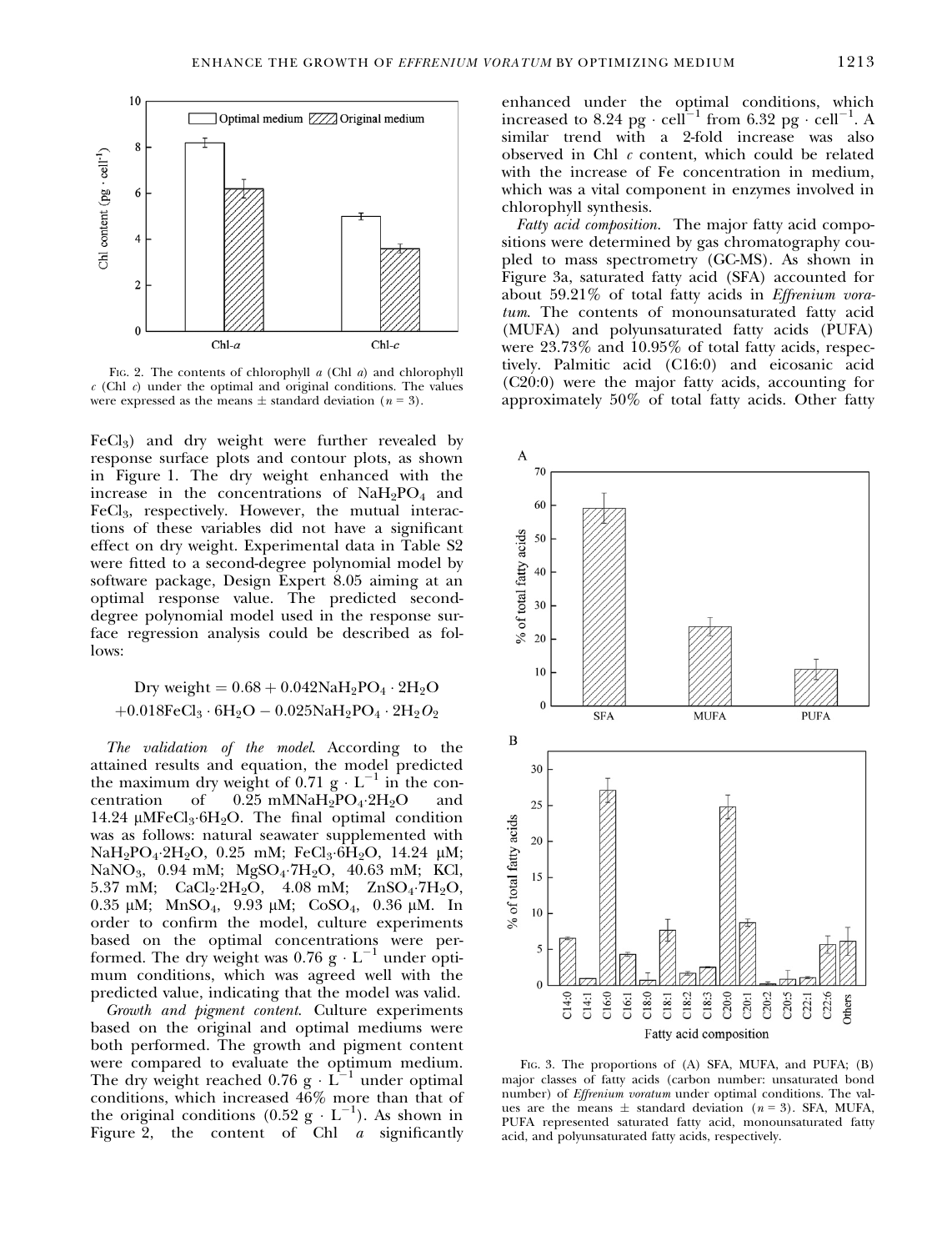acids, such as oleic acid (C18:1), Octadecanoic acid (C18:0), linoleic acid (C18:2), and linolenic acid (C18:3) were present in smaller quantities (Fig. 3b). Similar fatty acid compositions were observed in Symbiodiniaceae species (Meyers 1997, Weng et al. 2014). However, the contents of fatty acids varied with some researches who reported that C16:0, C18:0 and C18:1 were most identified fatty acid classes. In this study, the contents of C18:0 and C18:1 were only 0.72% and 7.67% of total fatty acids, respectively. Correspondingly, C20:0 was second with 24.82% after C16:0. It is worthwhile to note that about 6% of total fatty acids were observed in DHA  $(C22:6)$ , implying that E. voratum may be a potential source of DHA, which in turn plays an important role in human health.

### **CONCLUSIONS**

This study provides a useful approach to cultivating and enhancing the growth of Symbiodiniaceae species. The medium composition was optimized to accelerate the growth of Effrenium voratum by response surface methodology. These results showed that the requirement for nutrients decreased in the following order:  $FeCl<sub>3</sub> > NaH<sub>2</sub>PO<sub>4</sub> > MnSO<sub>4</sub> > MgSO<sub>4</sub>/$  $CoSO_4 > KCl > ZnSO_4 > CaCl_2/NaNO_3$ , among which  $NaH<sub>2</sub>PO<sub>4</sub>$  and FeCl<sub>3</sub> had important positive impacts on the dry weight. The medium containing NaH2- PO<sub>4</sub>.2H<sub>2</sub>O, 0.25 mM; FeCl<sub>3</sub>.6H<sub>2</sub>O, 14.24  $\mu$ M was considered to be optimal for growth by E.voratum, which improved the dry weight by 46%. Additionally, palmitic acid (C16:0) and ethyl carbonate (C20:0) were dominant fatty acids. Meanwhile, DHA was also observed, implying that E. voratum may be a candidate feed in aquaculture as a source of DHA.

This research was supported by the National Natural Science Foundation of China (41806145), the Science and Technology Program of Guangzhou (201707010174), and the Strategic Priority Research Program of the Chinese Academy of Sciences (XDA13020203).

- Ainsworth, T. D., Heron, S. F., Ortiz, J. C., Mumby, P. J., Grech, A., Ogawa, D., Mark, E. C. & Leggat, W. 2016. Climate change disables coral bleaching protection on the Great Barrier Reef. Science 6283:338–42.
- Benstein, R. M., Cebi, Z., Podola, B. & Melkonian, M. 2014. Immobilized growth of the peridinin-producing marine dinoflagellate Symbiodinium in a simple biofilm photobioreactor. Mar. Biotechnol. 6:621-8.
- Boulotte, N.M., Dalton, S.J., Carroll, A.G., Harrison, P.L., Putnam, H.M., Peplow, L.M. & van Oppen, M.J.H. 2016. Exploring the Symbiodinium rare biosphere provides evidence for symbiont switching in reef-building corals. ISME J. 10:2693–701.
- Cao, C., Sun, S., Wang, X., Liu, W. & Ling, Y. 2011. Effects of manganese on the growth, photosystem II and SOD activity of the dinoflagellate Amphidinium sp. J. Appl. Phycol. 23:1039– 43.
- Ferrier-Pages, C., Gattuso, J. P., Dallot, S. & Jaubert, J. 2000. Effect of nutrient enrichment on growth and photosynthesis of the zooxanthellate coral Stylophora pistillata. Coral Reefs 19:103–13.
- Ferrier-Pages, C., Godinot, C., D'Angelo, C., Wiedenmann, J. & Grover, R. 2016. Phosphorus metabolism of reef organisms with algal symbionts. Ecol. Monogr. 3:262–77.
- Fujise, L., Yamashita, H., Suzuki, G., Sasaki, K., Liao, L. M. & Koike, K. 2014. Moderate thermal stress causes active and immediate expulsion of photosynthetically damaged zooxanthellae (Symbiodinium) from corals. PLoS ONE 9:e114321.
- Hill, W. J. & Hunter, W. G. 1966. A review of response surface methodology: a literature survey. J Technometrics 4:1537–2723.
- Jeffrey, S. W. & Humphrey, G. F. 1975. New spectrophotometric equation for determining chlorophylls  $a$ ,  $b$ ,  $C_l$  and  $C_2$  in higher plants, algae, and natural phytoplankton. Biochem. Physiol. Pfl. 167:191-4.
- Jeong, H. J., Lee, S. Y., Kang, N. S., Yoo, Y. D., Lim, A. S., Lee, M. J., Kim, H. S., Yih, W., Yamashita, H. & Lajeunesse, T. C. 2014. Genetics and morphology characterize the dinoflagellate Symbiodinium voratum, n. sp. (Dinophyceae), as the sole representative of Symbiodinium Clade E. J. Eukaryot. Microbiol. 61:75–94.
- Jiang, P., Zhang, Y., Shan, Z. X. & Zheng, Q. H. 2013. Optimizing the extraction yield of polyprenols from needles of Cunninghamia Ianceolata (Lamb.) hook using response surface methodology and its antioxidative activities. BioResources 1:545–56.
- Karako-Lampert, S., Katcoff, D. J., Achituv, Y., Dubinsky, Z. & Stambler, N. 2005. Responses of Symbiodinium microadriaticum clade B to different environmental conditions. J. Exp. Mar. Biol. Ecol. 1:11–20.
- Khozin-Goldberg, I., Shrestha, P. & Cohen, Z. 2005. Mobilization of arachidonyl moieties from triacylglycerols into chloroplastic lipids following recovery from nitrogen starvation of the microalga Parietochloris incisa. BBA-Mol. Cell. Biol. L. 1738: 63–71.
- Kita, M., Ohno, O., Han, C. & Uemura, D. 2010. Bioactive secondary metabolites from symbiotic marine dinoflagellates: symbiodinolide and durinskiols. Chem. Rec. 10:57–69.
- LaJeunesse, T. C., Parkinson, J. E., Gabrielson, P. W., Jeong, H. J., Reimer, J. D., Voolstra, C. R. & Santos, S. R. 2018. Systematic revision of Symbiodiniaceae highlights the antiquity and diversity of coral endosymbionts. Curr. Biol. 16:2570–80.
- Langenbach, D. & Melkonian, M. 2019. Optimising biomass and peridinin accumulation in the dinoflagellate Symbiodinium voratum using a twin-layer porous substrate bioreactor. J. Appl. Phycol. 1:21-8.
- Li, M., Li, L., Shi, X., Guo, C. & Lin, S. 2016. Phosphorus deficiency inhibits cell division but not growth in the dinoflagellate Amphidinium carterae. Front. Microbiol. 7:826.
- Li, M., Li, L., Shi, X., Lin, L. & Lin, S. 2015. Effects of phosphorus deficiency and adenosine 5'-triphosphate (ATP) on growth and cell cycle of the dinoflagellate Prorocentrum donghaiense. Harmful. Algae 47:35–41.
- Li, T., Lin, X., Yu, L., Lin, S., Rodriguez, I. B. & Ho, T. Y. 2020. RNA-seq profiling of Fugacium kawagutii reveals strong responses in metabolic processes and symbiosis potential to deficiencies of iron and other trace metals. Sci. Total Environ. 705:135767.
- Lin, S. J., Yu, L. Y. & Zhang, H. 2019. Transcriptomic responses to thermal stress and varied phosphorus conditions in Fugacium kawagutii. Microorganisms 7:96.
- Little, A. F., van Oppen, M. J. H. & Willis, B. L. 2004. Flexibility in algal endosymbioses shapes growth in reef corals. Science 5676:1492–4.
- Martínez-Patiño, J. C., Gullón, B., Romero, I., Ruiz, E., Brnčić, M., Zlabur, J. S. & Castro, E. 2019. Optimization of ultra sound-assisted extraction of biomass from olive trees using response surface methodology. Ultrason. Sonochem. 51:487–95.
- Meyers, P. A. 1997. Fatty acids and hydrocarbons of Caribbean corals. Proc. 3rd Int. Coral Reef Symp. 1:529–35.
- Muscatine, L., McCloskey, L. R. & Marian, R. E. 1981. Estimating the daily contribution of carbon from zooxanthellae to coral animal respiration. Limnol. Oceanogr. 26:601–11.
- Newson, G. I. 2019. The impact of thermal stress and nutrient availability on the physiology and proteome of symbiotic dinoflagellates.MA dissertation. Victoria University of, Wellington, New Zealand, 108 pp.